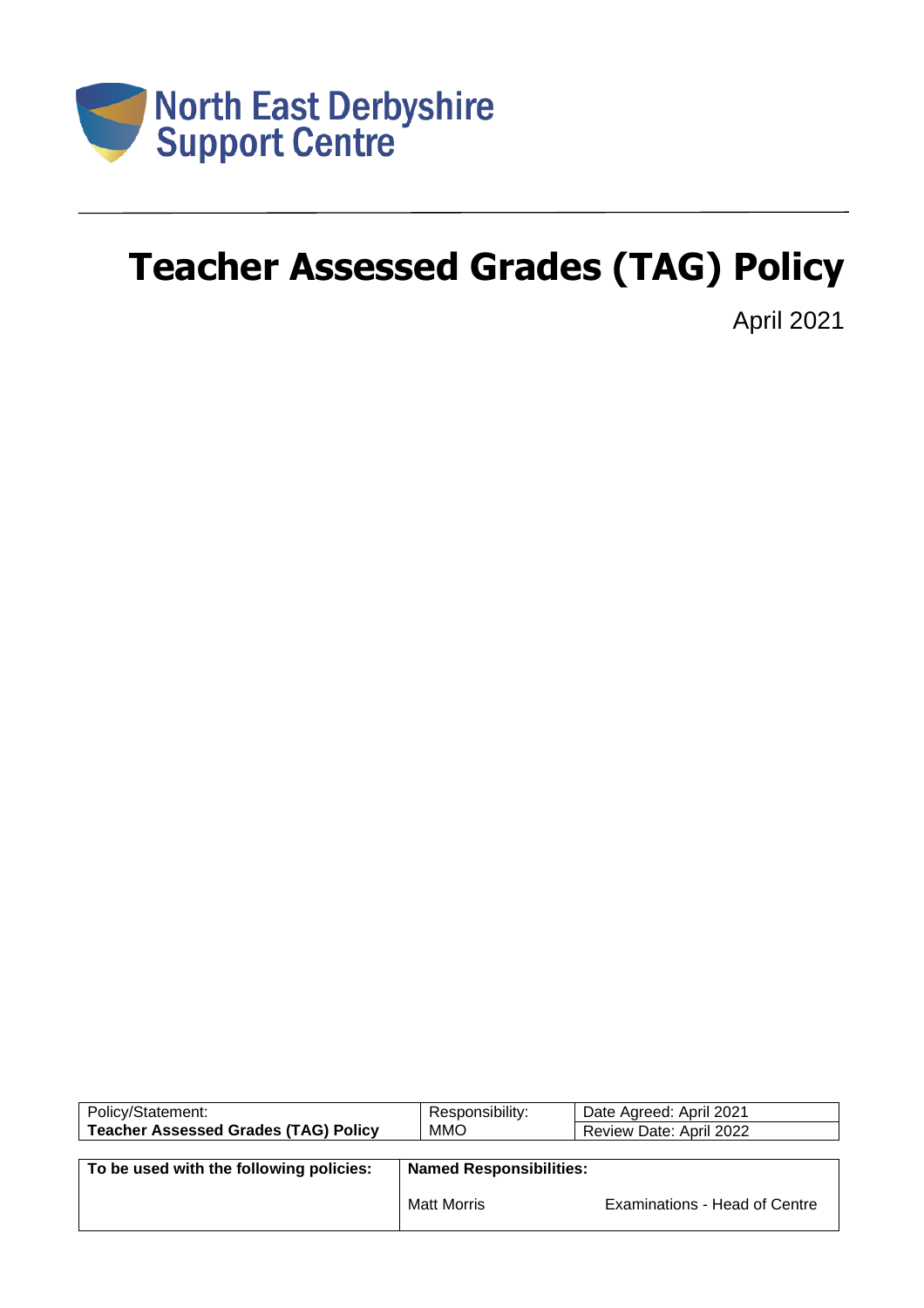# **1 Statement of Intent**

The purpose of this policy is:

- To ensure that teacher assessed grades are determined fairly, consistently, free from bias and effectively within and across departments
- To ensure the operation of effective processes with clear guidelines and support for staff
- To ensure that all staff involved in the processes clearly understand their roles and responsibilities.
- To support teachers to take evidence-based decisions in line with Joint Council for Qualifications guidance
- To ensure the consideration of historical centre data in the process, whilst recognising the everchanging nature of the school's population as an Alternative Provision Academy
- To support a high standard of internal quality assurance in the allocation of teacher assessed grades
- To support our centre in meeting its obligations in relation to equality legislation
- To ensure our centre meets all requirements set out by the Department of Education, Ofqual, the Joint Council for Qualifications and awarding organisations for Summer 2021 qualifications
- To ensure the process for communicating to candidates and their parents/carers how they will be assessed is clear

# **2 Roles and Responsibilities**

This section of our Centre Policy outlines the personnel in our centre who have specific roles and responsibilities in the process of determining teacher assessed grades this year.

# **Head of Centre**

- Our Head of Centre, Matt Morris (Headteacher), will be responsible for approving our policy for determining teacher assessed grades
- Our Head of Centre has overall responsibility for the school as an examinations centre and will ensure that clear roles and responsibilities of all staff are defined
- Our Head of Centre will confirm that teacher assessed grade decisions represent the academic judgement made by teachers and that the checks in place ensure these align with the guidance on standards provided by awarding organisations
- Our Head of Centre will ensure a robust internal quality assurance process has been produced and signed-off in advance of results being submitted

# **Senior Leadership Team and School Leaders**

Our Senior Leadership Team and School Leaders will:

- provide training and support to our other staff
- support the Head of Centre in the quality assurance of the final teacher assessed grades
- ensure an effective approach within and across departments and authenticating the preliminary outcome from single teacher subjects
- be responsible for ensuring staff have a clear understanding of the internal and external quality assurance processes and their role within it
- ensure that all teachers within their department make consistent judgements about student evidence in deriving a grade
- ensure all staff conduct assessments under the appropriate levels of control with reference to guidance provided by the Joint Council for Qualifications
- ensure teachers have the information required to make accurate and fair judgments
- ensure that a Head of Department Checklist is completed for each qualification that they are submitting

# **Delivery Staff**

Our Delivery Staff (hereafter referred to as 'teachers') are comprised of those responsible for the teaching and assessment of a given specification. They will:

• ensure they conduct assessments under our centre's appropriate levels of control and have sufficient evidence, in line with this Centre Policy and guidance from the Joint Council for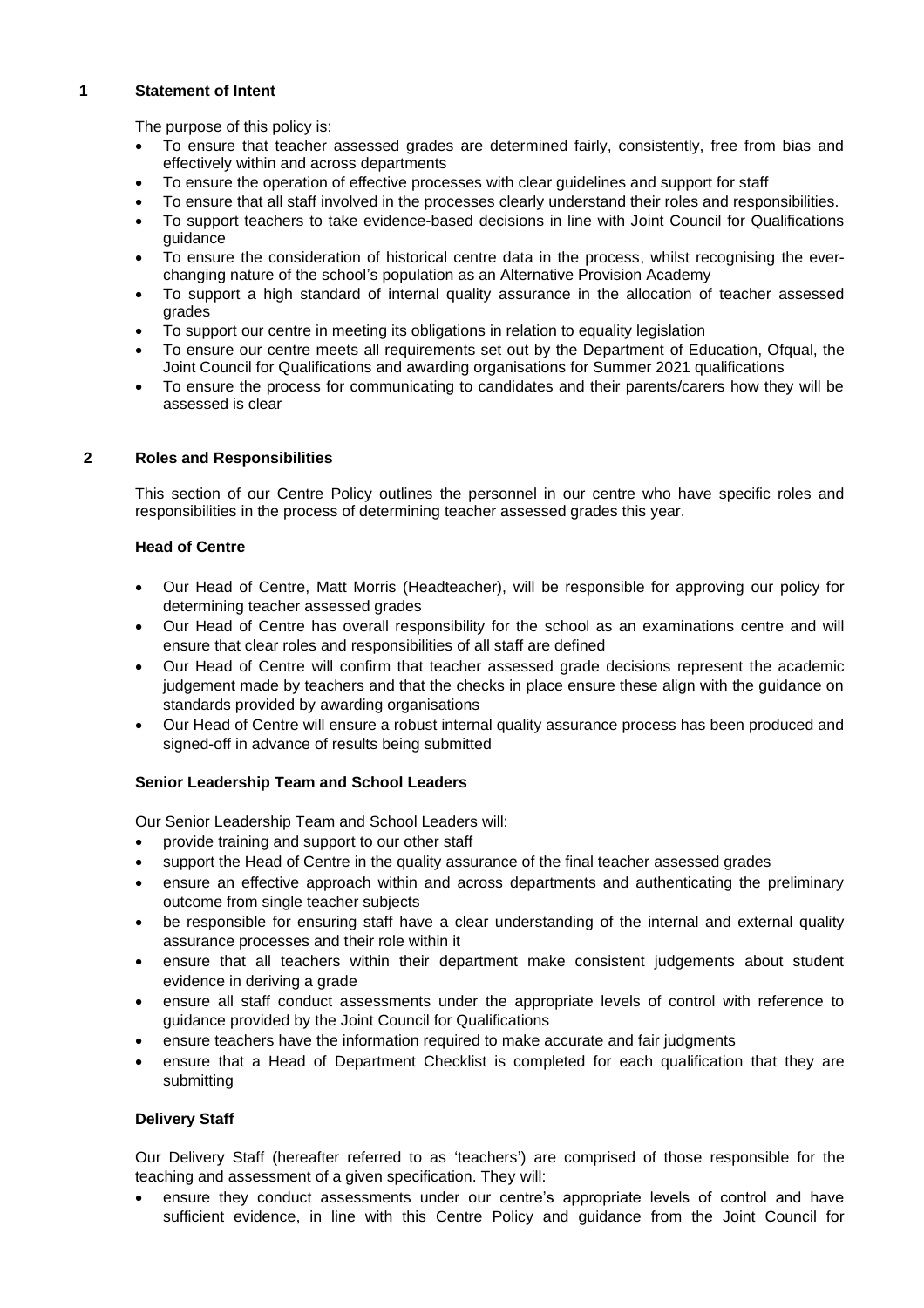Qualifications, to provide teacher assessed grades for each student they have entered for a qualification

- ensure that the teacher assessed grade they assign to each student is a fair, valid and reliable reflection of the assessed evidence available for each student
- make judgements based on what each student has been taught and what they have been assessed on, as outlined in the section on grading in the main JCQ guidance
- produce an Assessment Record for each subject cohort, that includes the nature of the assessment evidence being used, the level of control for assessments considered, and any other evidence that explains the determination of the final teacher assessed grades. Any necessary variations for individual students will also be recorded
- securely store and be able to retrieve sufficient evidence to justify their decisions

# **Examinations Officer**

Our Examinations Officer will:

• be responsible for the administration of our final teacher assessed grades and for managing the post-results services

# **3 Training, Support and Guidance**

Teachers involved in determining grades will complete any centre-based training to help achieve consistency and fairness to all students. Training may be virtual or face-to-face and may require teachers to access reading materials provided by the school, JCQ and awarding bodies. Teachers will engage fully with all training and support that has been provided by the Joint Council for Qualifications and the awarding organisations.

Where a teacher is an NQT or is less familiar with assessment, support will be provided by experienced practitioners. Any work assessed by an NQT or by someone less experienced with assessment will be moderated in line with this policy.

# **4 Use of evidence**

This section of our Centre Policy indicates how our centre will give due regard to the section in the JCQ guidance entitled: *Guidance on grading for teachers*, (including the types of evidence that we will use) as follows:

- Teachers making judgements will have regard to the Ofqual Head of Centre guidance on recommended evidence, and further guidance provided by awarding organisations
- All candidate evidence used to determine teacher assessed grades, and associated documentation, will be retained and made available for the purposes of external quality assurance and appeals
- We will be using student work produced in response to assessment materials provided by our awarding organisation(s), including groups of questions, past papers or similar materials such as practice or sample papers
- We will use non-exam assessment work (often referred to as coursework), even if this has not been fully completed
- We will use student work produced in centre-devised tasks that reflect the specification, that follow the same format as awarding organisation materials, and have been marked in a way that reflects awarding organisation mark schemes
- We will use substantial class or homework (including work that took place during remote learning).
- We will use internal tests taken by pupils
- We will use mock exams taken over the course of study
- We will use records of a student's capability and performance over the course of study in performance-based subjects such as music, drama and PE

With regard to additional assessment materials (AAM):

- We will use additional assessment materials to give students the opportunity to show what they know, understand or can do in an area of content that has been taught but not yet assessed
- We will use additional assessment materials to give students an opportunity to show improvement, for example, to validate or replace an existing piece of evidence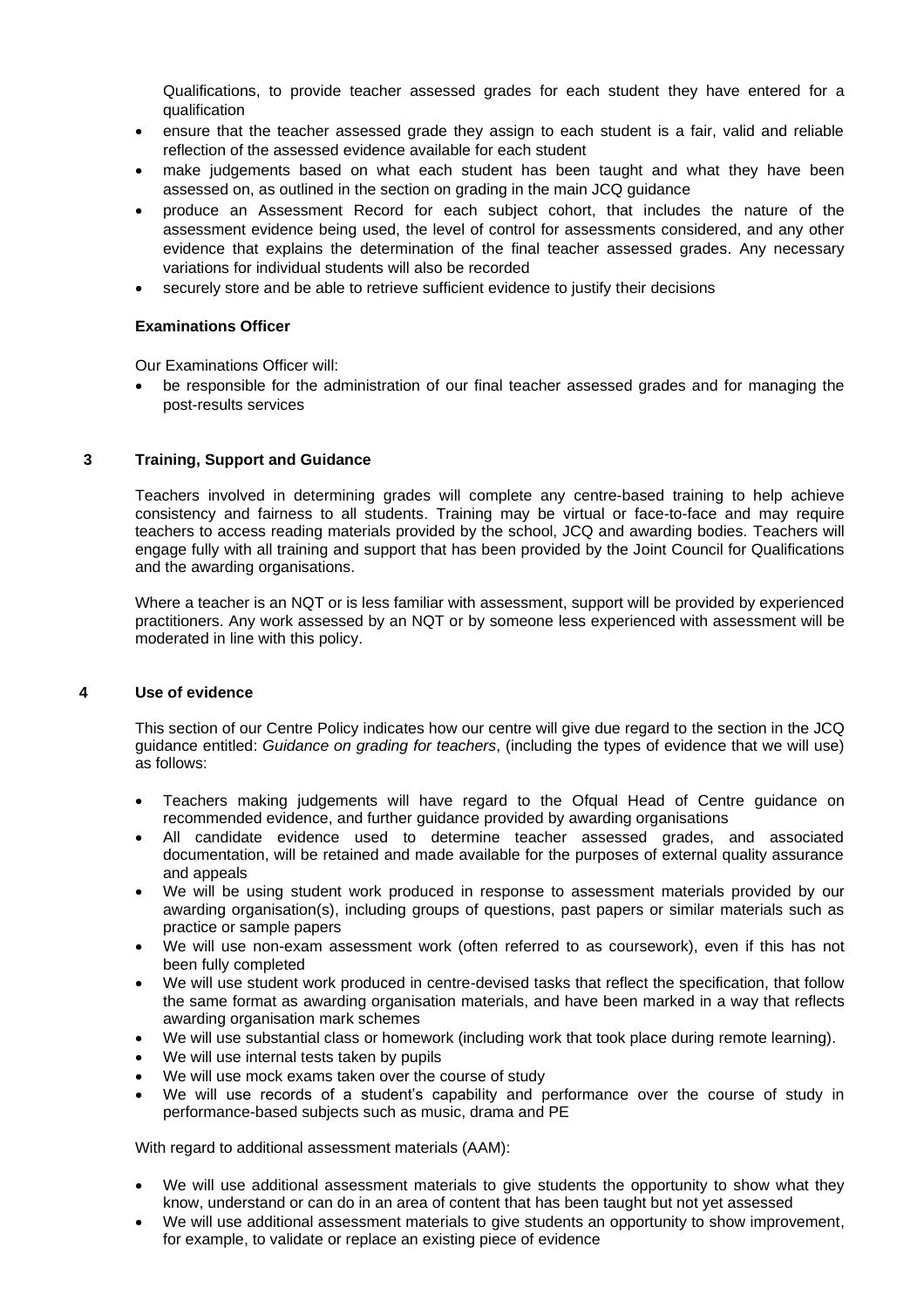- We will use additional assessment materials to support consistency of judgement between teachers or classes by giving everyone the same task to complete
- We will combine and/or remove elements of questions where, for example, a multi-part question includes a part which focuses on an element of the specification that hasn't been taught

Our centre will ensure the appropriateness of evidence and balance of evidence in arriving at grades in the following ways:

- We will consider the level of control under which an assessment was completed, for example, whether the evidence was produced under high control and under supervision or at home
- We will ensure that we are able to authenticate the work as the student's own, especially where that work was not completed within the school
- We will consider the limitations of assessing a student's performance when using assessments that have been completed more than once, or drafted and redrafted, where this is not a skill being assessed
- We will consider the specification and assessment objective coverage of the assessment
- We will consider the depth and breadth of knowledge, understanding and skills assessed, especially higher order skills within individual assessments

# **5 Determining Teacher Assessed Grades**

Our teachers will determine grades based on evidence which is commensurate with the standard at which a student is performing - their demonstrated knowledge, understanding and skills across the content of the course they have been taught. Staff will record how the evidence was used to arrive at a fair and objective grade, which is free from bias.

Each piece of evidence used for a pupil in a given subject specification will be kept in a pupil assessment file.

The school will produce an Assessment Record for each pupil, in each subject specification, which will be stored along with the gathered evidence in the pupil assessment file. Any necessary variations for individual students will be recorded as part of the assessment record.

The process and timescale for determining and communicating the school's teacher assessed grading policy is set out in Appendix 1 – Teacher Assessment One Plan

Staff will fulfil their duties and responsibilities in relation to relevant equality and disability legislation. To ensure objectivity, all leaders will consider:

- sources of unfairness and bias (situations/contexts, difficulty, presentation and format, language, conditions for assessment, marker preconceptions)
- how to minimise bias in questions and marking and hidden forms of bias
- bias in teacher assessed grades

To ensure objectivity, all staff involved in determining teacher assessed grades will be made aware that:

- unconscious bias can skew judgements
- the evidence presented should be valued for its own merit as an indication of performance and attainment
- teacher assessed grades should not be influenced by candidates' positive or challenging personal circumstances, character, behaviour, appearance, socio-economic background, or protected characteristics
- unconscious bias is more likely to occur when quick opinions are formed

Our internal quality assurance process will help to ensure that there are different perspectives to the quality assurance process.

#### **6 Internal Quality Assurance**

The school will undertake internal standardisation, within and across subjects and specifications as follows: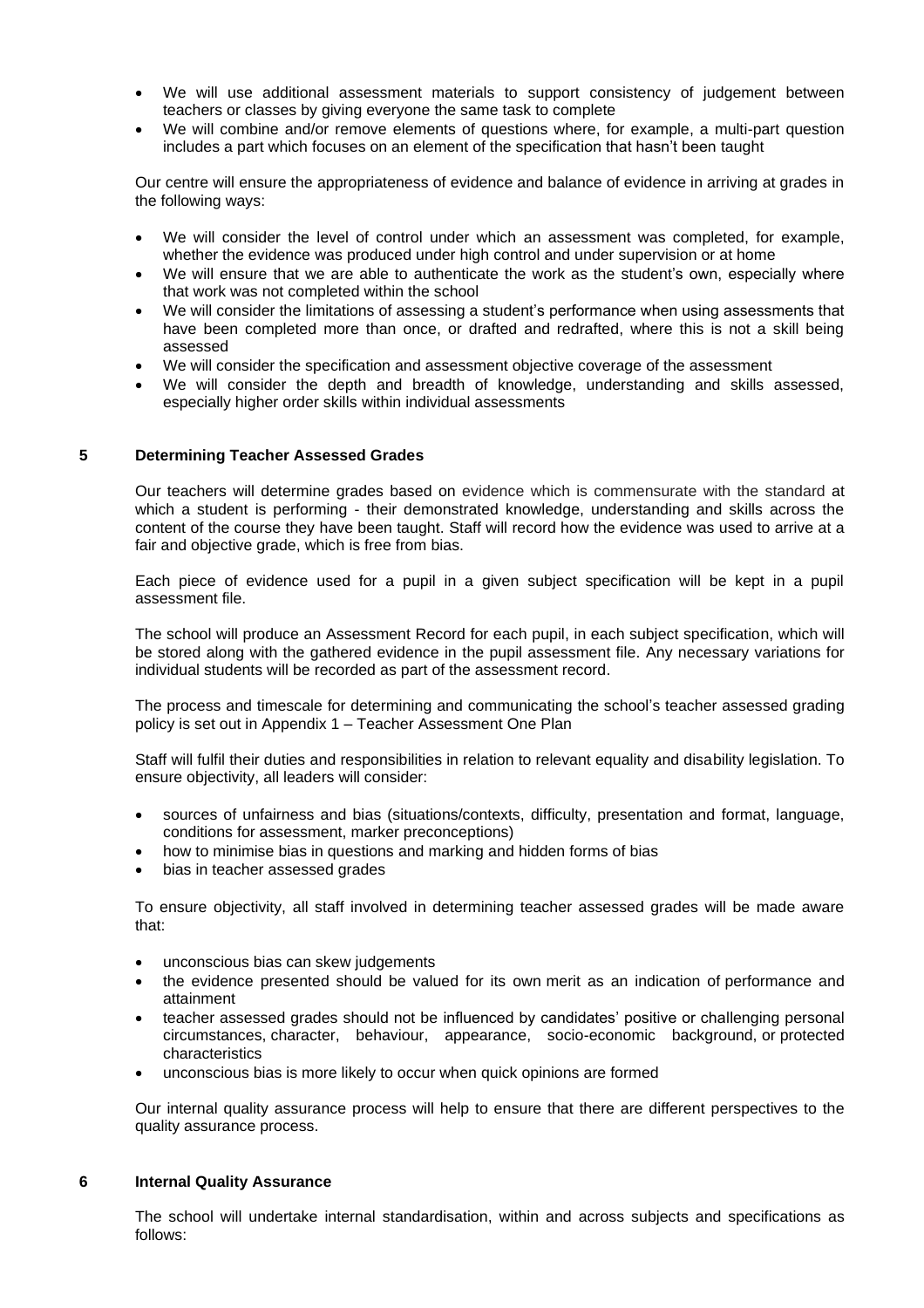- We will ensure that all teachers involved in deriving teacher assessed grades read and understand this Centre Policy document
- In subjects where there is more than one teacher and/or class in the department, we will ensure that our centre carries out an internal standardisation process
- We will ensure that all teachers are provided with training and support to ensure they take a consistent approach to:
	- **EXEC** Arriving at teacher assessed grades
	- Marking of evidence
	- Reaching a holistic grading decision
	- Applying the use of grading support and documentation
	- We will conduct internal standardisation across all grades
- We will ensure that the Assessment Record will form the basis of internal standardisation and discussions across teachers to agree the awarding of teacher assessed grades
- Where necessary, we will review and reflect on individual grading decisions to ensure alignment with the standards as outlined by our awarding organisation(s)
- Where appropriate, we will amend individual grade decisions to ensure alignment with the standards as outlined by our awarding organisation(s)
- Where there is only one teacher involved in marking assessments and determining grades, internal standardisation will be carried out with a member of the senior leadership team
- In respect of equality legislation, we will consider the range of evidence for students of different protected characteristics that are included in our internal standardisation

# **7 Comparison of Teacher Assessed Grades**

Alongside our internal quality assurance process, we will undertake a comparison of teacher assessed grades at qualification level, to results for previous cohorts taking the same qualification in our centre. As a centre:

- We will compile information on the grades awarded to our students in past June series in which exams took place (e.g. 2017 - 2019)
- We will consider the size of our cohort from year to year
- We will consider the stability of our centre's overall grade outcomes from year to year
- We will consider both subject and centre level variation in our outcomes during the internal quality assurance process

However, as an Alternative Provision (AP) Academy with a transient and ever-changing cohort, a yearon-year comparison of results can only be fair, if the cohorts are comparable in terms of size and ability. Therefore, whilst we will undertake a comparative review of grades from previous years, the comparison will be used objectively, and only where it is fair to do so.

The school will therefore prepare a succinct narrative on the outcomes of the review against historic data which, in the event of significant divergence from the qualifications-levels profiles attained in previous examined years, will address the reasons for this divergence. This commentary will be available for subsequent review during the QA process.

#### **8 Reasonable Adjustments and Mitigating Circumstances (Special Consideration)**

Where students have agreed access arrangements or reasonable adjustments (for example a reader or scribe), we will make every effort to ensure that these arrangements are in place when assessments are being taken. Where an assessment has taken place without an agreed reasonable adjustment or access arrangement, we will remove that assessment from the basket of evidence and alternative evidence obtained.

Where illness or other personal circumstances might have affected performance in assessments used in determining a student's standard of performance, we will take account of this when making judgements.

We will record, as part of the Assessment Record, how we have incorporated any necessary variations to take account of the impact of illness or personal circumstances on the performance of individual students in assessments.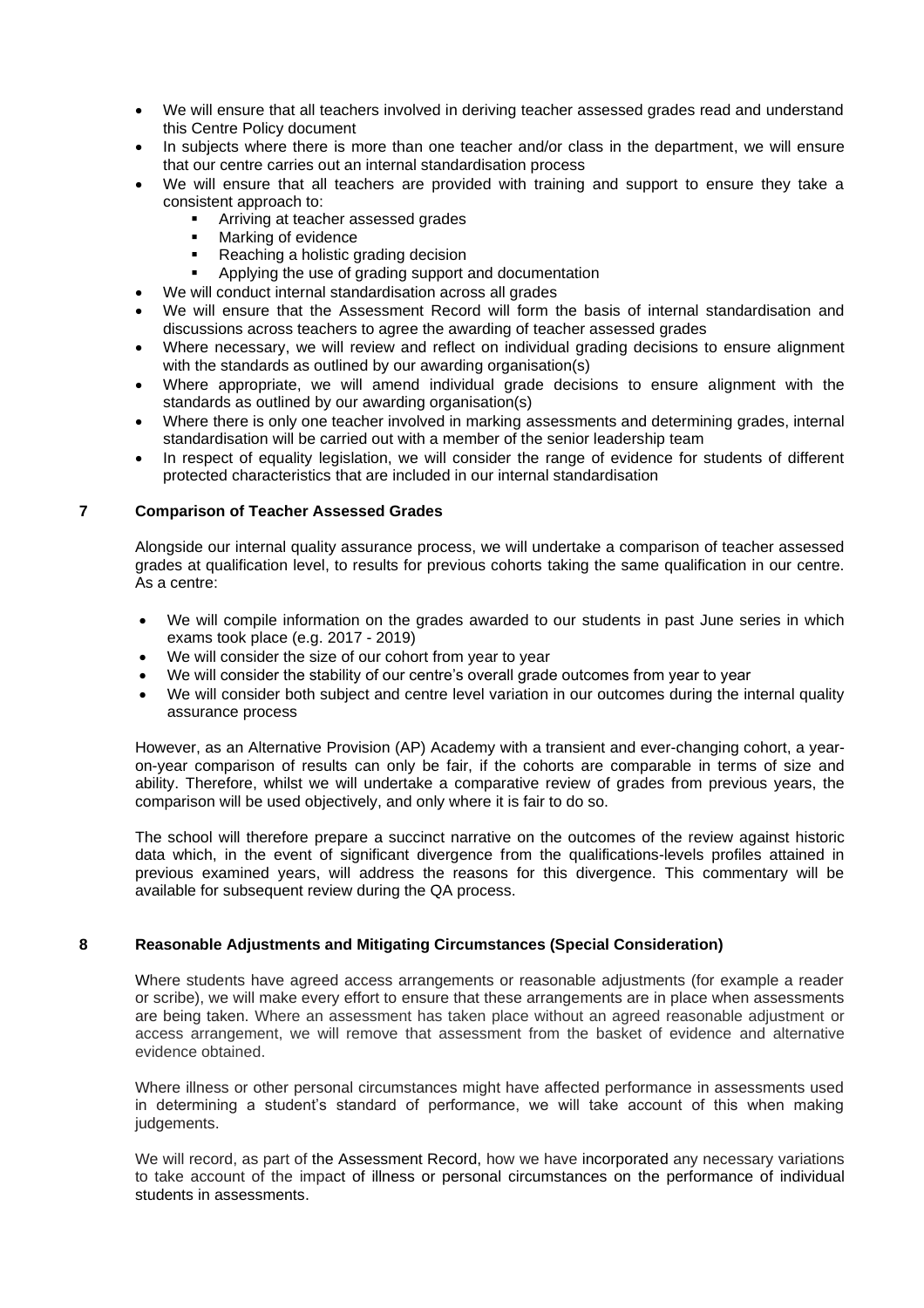To ensure consistency in the application of Special Consideration, we will ensure all teachers have read and understood the document: JCQ – [A guide to the special consideration process, with effect](https://www.jcq.org.uk/wp-content/uploads/2020/08/A-guide-to-the-spec-con-process-202021-Website-version.pdf)  [from 1 September 2020](https://www.jcq.org.uk/wp-content/uploads/2020/08/A-guide-to-the-spec-con-process-202021-Website-version.pdf)

# **9 Addressing Disruption/Differentiated Lost Learning**

All reasonable endeavours will be made to ensure that pupils are assessed fairly and that a range of assessment it used to access the most suitable grade. Teacher assessed grades will be determined based on evidence of the content that has been taught and assessed for each pupil.

# **10 Recording Decisions and Retention of Evidence and Data**

The school will retain an assessment folder for each pupil, containing all evidence and assessment data for the 2021 June examination series, in line with the following JCQ principles:

- We will ensure that teachers maintain records that show how the teacher assessed grades process operated, including the rationale for decisions in relation to individual marks/grades
- We will ensure that evidence is maintained across a variety of tasks to develop a holistic view of each student's demonstrated knowledge, understanding and skills in the areas of content taught
- We will put in place recording requirements for the various stages of the process to ensure the accurate and secure retention of the evidence used to make decisions
- We will comply with our obligations regarding data protection legislation
- We will ensure that the grades accurately reflect the evidence submitted
- We will ensure that evidence is retained electronically or on paper in a secure centre-based system that can be readily shared with our awarding organisation(s)

#### **11 Authenticating Evidence**

The school will have robust mechanisms in place to ensure that teachers are confident that the work used as evidence is the pupils' own and that no inappropriate levels of support have been given to complete it, either within the centre or with external tutors (including support within the home). To achieve this, we will:

- Ensure that the majority of evidence is produced via in-school assessments
- Assessments in school will be conducted under a range of control measures; all pupils and other adults in the room will be aware of the level of control for each piece of assessment and the extent of the support available/to be provided
- For work completed at home, parents will be required to validate the authenticity of the evidence and describe the control measures under which the work was completed
- Work completed at home will be checked against work completed in school to ensure consistency of approach and application
- Pupils will be required to complete all exam style assessment activities, including those devised by the centre and those provide by the awarding body, in school
- All evidence will be recorded on the TAG assessment record form (appendix 2) for each subject specification in the pupils' individual evidence folders. Teachers will be required to indicate their agreement that a piece of evidence is authentic

In the rare situations where we believe that evidence is not authentic, we will follow the guidance provided by the awarding organisations to support the determination of authenticity.

#### **12 Confidentiality**

The following measures will be taken to ensure the confidentiality of grades, whilst sharing information regarding the range of evidence on which the grades will be based:

- All teachers will be made aware of the need to maintain the confidentiality of teacher assessed grades
- All teaching staff will be briefed on the requirement to share details of the range of evidence on which students' grades will be based, while ensuring that details of the final grades remain confidential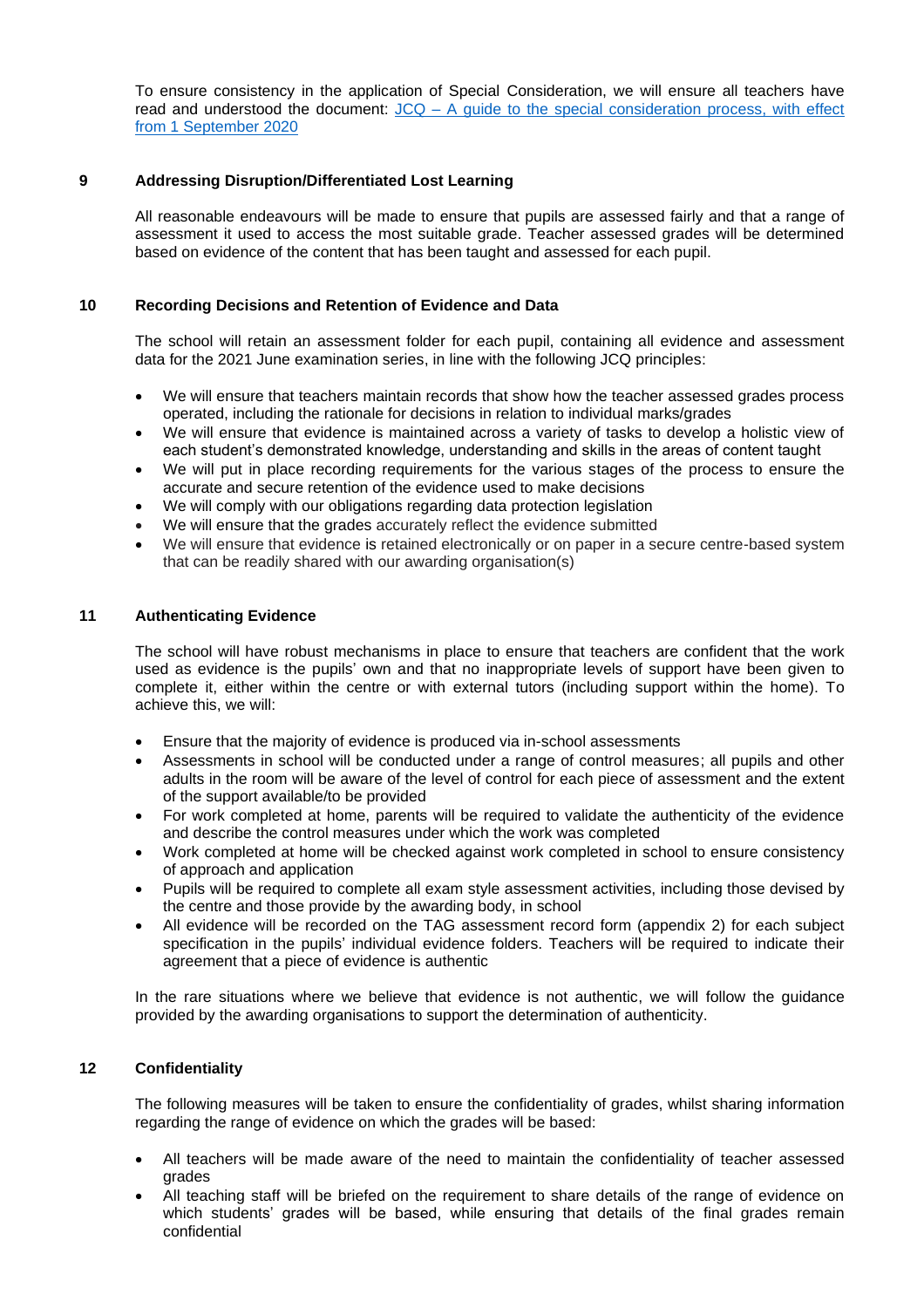• Relevant details from this Policy, including requirements around sharing details of evidence and the confidentiality requirements, have been shared with parents/guardians

# **13 Malpractice**

- Our general centre policies regarding malpractice, maladministration and conflicts of interest have been reviewed to ensure they address the specific challenges of delivery in Summer 2021
- All staff involved have been made aware of these policies and have received training in them as necessary
- All staff involved have been made aware of the specific types of malpractice which may affect the Summer 2021 series including:
	- breaches of internal security
	- deception
	- **■** improper assistance to students
	- failure to appropriately authenticate a student's work
	- over direction of students in preparation for common assessments
	- **Example 1** allegations that centres submit grades not supported by evidence that they know to be inaccurate
	- **•** centres enter students who were not originally intending to certificate a grade in the Summer 2021 series
	- **.** failure to engage as requested with awarding organisations during the External Quality Assurance and appeal stages
	- **EXECTE FAILURE 13 FAMOR FIGHTS IN A FIGHTS A** failure to keep appropriate records of decisions made and teacher assessed grades.
- The consequences of malpractice or maladministration as published in the JCQ guidance: [JCQ](https://www.jcq.org.uk/exams-office/malpractice/jcq-suspected-malpractice-policies-and-procedures-2019-2020)  [Suspected](https://www.jcq.org.uk/exams-office/malpractice/jcq-suspected-malpractice-policies-and-procedures-2019-2020) Malpractice: Policies and Procedures and including the risk of a delay to students receiving their grades, up to, and including, removal of centre status have been outlined to all relevant staff.

#### **14 Conflicts of Interest**

- To protect the integrity of assessments, all staff involved in the determination of grades must declare any conflict of interest such as relationships with students to our Head of Centre for further consideration
- Our Head of Centre will take appropriate action to manage any conflicts of interest arising with centre staff in accordance with the JCQ documents - General Regulations for Approved Centres, 1 [September 2020 to 31 August 2021](https://www.jcq.org.uk/wp-content/uploads/2020/09/Gen_regs_approved_centres_20-21_FINAL.pdf)
- We will also carefully consider the need if to separate duties and personnel to ensure fairness in later process reviews and appeals

#### **15 Private Candidates**

For the 2021 June series, NEDSC will not be accommodating any private candidates.

# **16 External Quality Assurance**

- All staff involved have been made aware of the awarding organisation requirements for External Quality Assurance as set out in the **JCQ Guidance**
- All necessary records of decision-making in relation to determining grades have been properly kept and can be made available for review as required
- All student evidence on which decisions regarding the determination of grades has been retained and can be made available for review as required
- Instances where student evidence used to decide teacher assessed grades is not available, for example where the material has previously been returned to students and cannot now be retrieved, will be clearly recorded on the appropriate documentation
- All staff involved have been briefed on the possibility of interaction with awarding organisations during the different stages of the External Quality Assurance process and can respond promptly and fully to enquiries, including attendance at Virtual Visits should this prove necessary
- Arrangements are in place to respond fully and promptly to any additional requirements/reviews that may be identified as a result of the External Quality Assurance process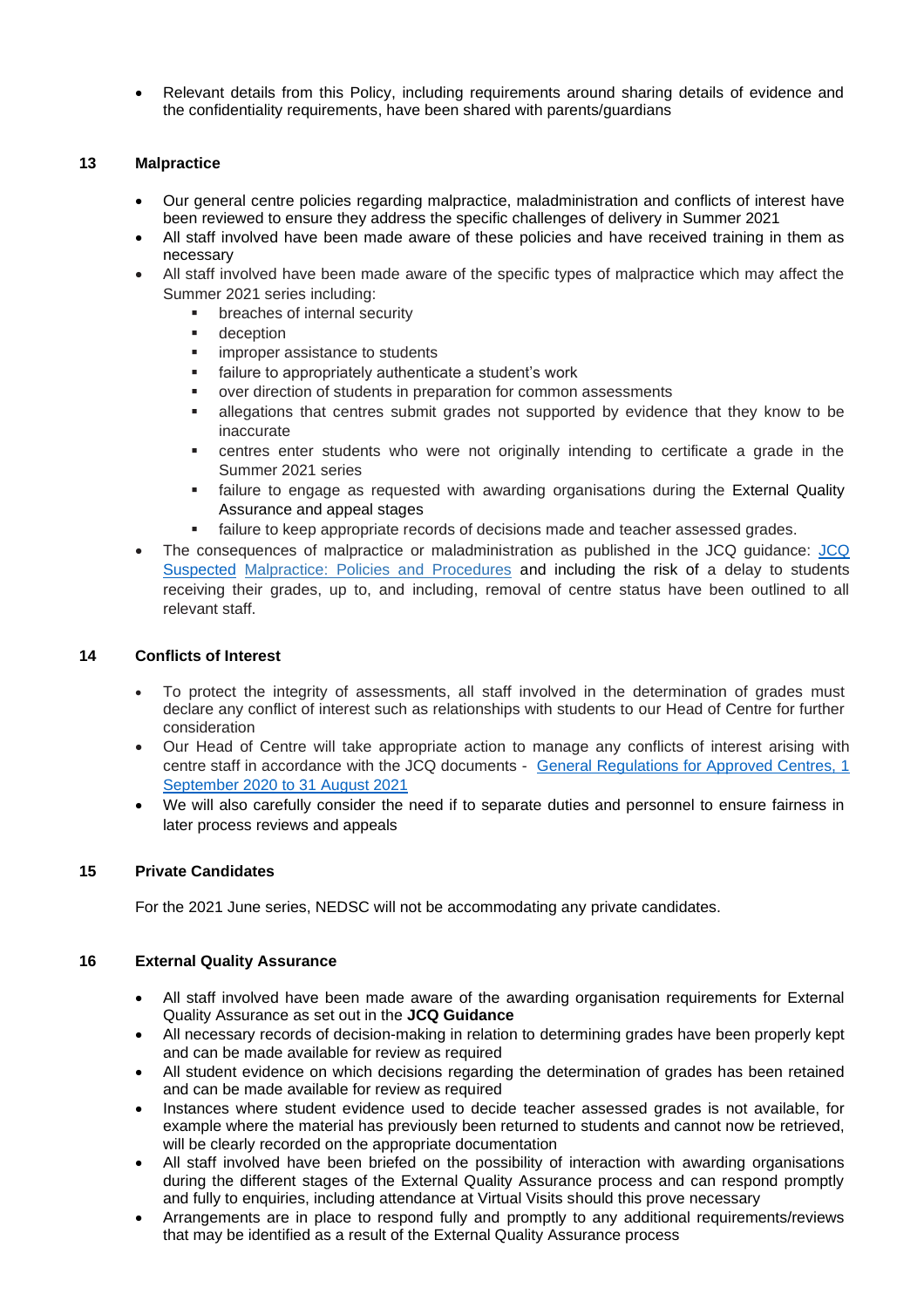• Staff have been made aware that a failure to respond fully and effectively to such additional requirements may result in further action by the awarding organisations, including the withholding of results

# **17 Results**

- All staff involved will be made aware of the specific arrangements for the issue of results in Summer 2021, including the issuing of A/AS and GCSE results in the same week
- Arrangements will be made to ensure the necessary staffing, including exams office and support staff, to enable the efficient receipt and release of results to our students
- Arrangements will be in place for the provision of all necessary advice, guidance and support, including pastoral support, to students on receipt of their results
- Such guidance will include advice on the appeals process in place in 2021 (see below)
- Appropriate staff will be available to respond promptly to any requests for information from awarding organisations, for example regarding missing or incomplete results, to enable such issues to be swiftly resolved
- Parents/guardians will be made aware of arrangements for results days

#### **18 Appeals**

- All staff involved will be made aware of the arrangements for, and the requirements of, appeals in Summer 2021, as set out in the **JCQ Guidance**.
- Internal arrangements will be in place for the swift and effective handling of Centre Reviews in compliance with the requirements.
- All necessary staff will be briefed on the process for, and timing of, such reviews, and will be available to ensure their prompt and efficient handling.
- Leaners will be appropriately guided as to the necessary stages of appeal.
- Arrangements will be in place for the timely submission of appeals to awarding organisations, including any priority appeals, for example those on which university places depend.
- Arrangements will be in place to obtain the written consent of students to the initiation of appeals, and to record their awareness that grades may go down as well as up on appeal.
- Appropriate information on the appeals process will be provided to parents/carers.

#### **19 Contingency Planning**

#### **School Closure**

In the event of full or partial school closures resulting from the COVID-19 pandemic, the school will revert to a remote curriculum. Through our remote curriculum, the school will continue to gather evidence and assess pupils against the grade descriptors provided by both JCQ and the awarding bodies. Where a remote education is used to gather evidence, staff will use a range of strategies to ensure authenticity in addition to the measures set out in section 11 of this policy. Such strategies will include:

- Inviting individual pupils on to the school site to undertake assessments
- Undertaking assessments using videoconferencing software such as Zoom or Teams, where school staff are present throughout
- Delivering and collecting assessment materials from the homes of pupils

# **Cyber Attacks**

All electronic systems used by the school for the collection and storage of evidence, and for the recording of assessment data are cloud-based and backed up by the service providers. Said providers have a duty of care under GDPR legislation to protect all data, including pupil work which is uploaded on to their systems.

All grades and a physical copy of pupil evidence will be securely stored in individual pupil files.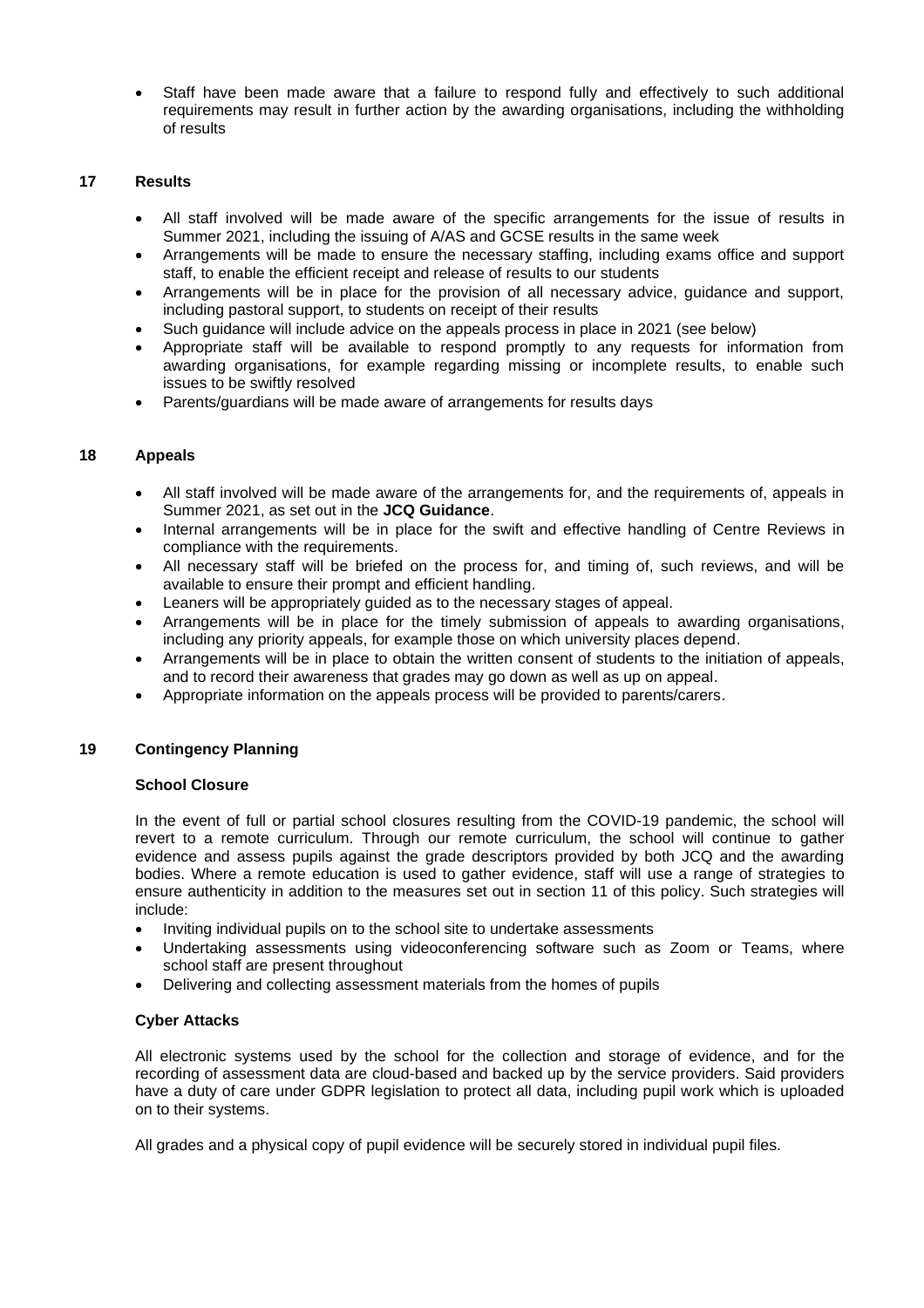#### Appendix 1 – Teacher Assessment One Plan



- demonstrate progress from grade to grade
- Staff have a very clear understanding of where a pupil's grade currently sits  $\bullet$ and how it can improve throughout the whole process
- Means and therefore targets to improve are clear and understandable